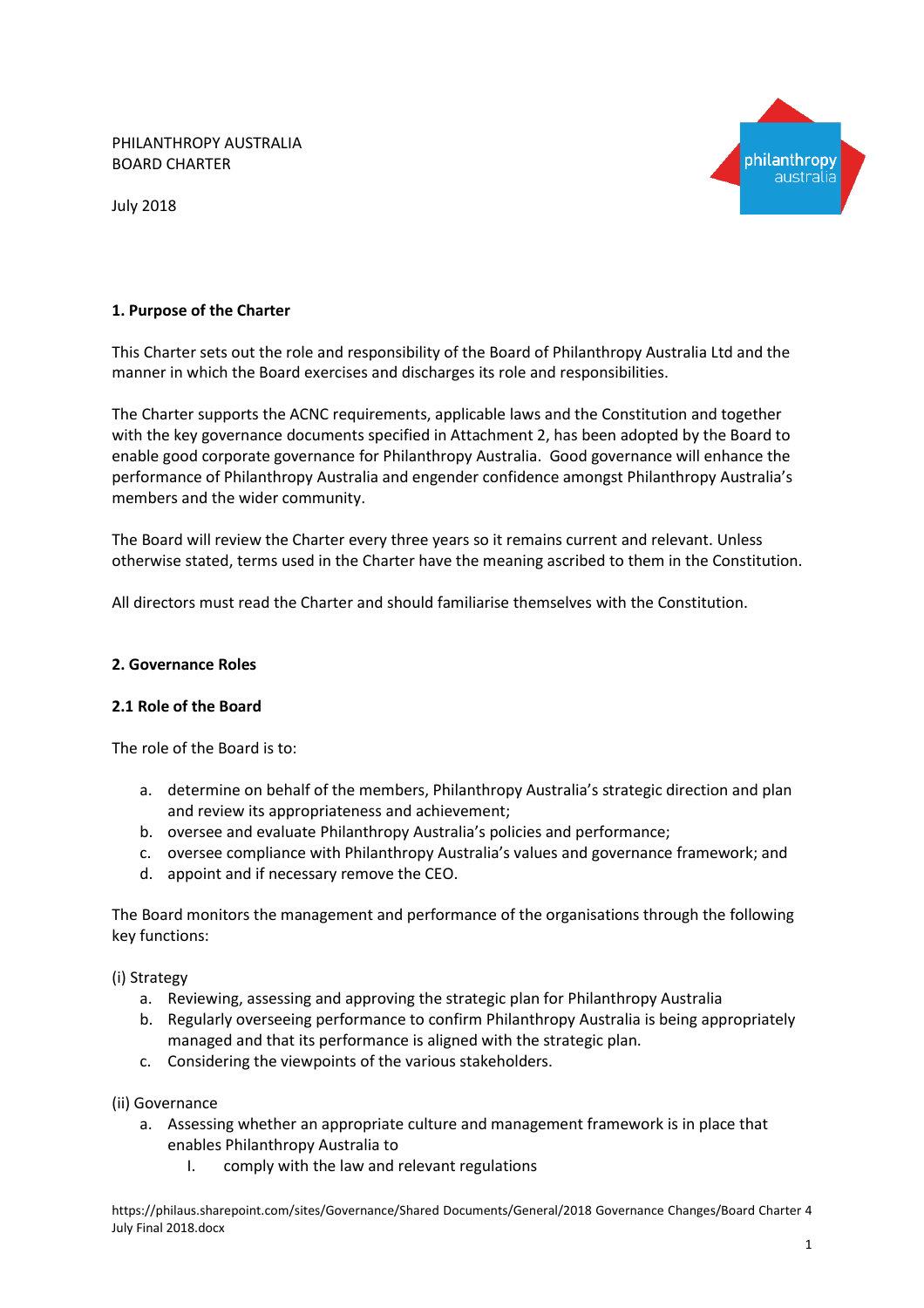- II. conform with the highest standards of behavior
- III. provide a safe and unbiased workplace,
- b. Checking that compliance with policies and procedures is properly monitored.
- c. Adopting clearly defined delegations of authority from the Board to the CEO (which may, in turn, be delegated), and from the Board to its committees
- d. Establishing and maintaining an appropriate structure of Board committees to enhance the Board's capacity to fulfil its responsibilities.
- e. Confirming that directors are properly inducted and that all directors are provided with ongoing access to the company's operations, management and information.
- f. Reviewing the Board's own processes and effectiveness including its committee structure.

# (iii) Finance

- a. Approving an annual operating budget and sources of funding and monitoring results on a regular basis
- b. Confirming that Philanthropy Australia's financial position is sound and that it is able to meet its debts and other obligations when they are due, and that Philanthropy Australia has sufficient financial resources to achieve its strategic plan
- c. Overseeing the integrity of Philanthropy Australia's accounting and corporate reporting systems
- d. Determining that satisfactory arrangements are in place for auditing the company's financial affairs, and that the scope of the external audit is adequate
- e. Assessing the performance and independence of the external auditors.

### (iv) Human Resources

- a. Selecting and, if necessary replacing, the Chief Executive Officer (CEO), setting an appropriate remuneration package, agreeing appropriate performance indicators, and evaluating the performance of the CEO
- b. Overseeing appropriate succession plans for the CEO and key managers.
- c. Approving the remuneration policy for the organisation.
- (v) Operations
	- a. Approving an annual Action Plan and monitoring results against plan
	- b. Determining that Philanthropy Australia has in place accurate and reliable reporting systems, internal controls (both operational and financial) and compliance activities
	- c. Confirming that systems are in place to identify, manage and mitigate significant risks
	- d. Developing and reviewing policies, processes and procedures to make sure Philanthropy Australia is accountable to its members and other stakeholders.

# **2.2 Role of the Chair**

The Chair is appointed by the Board. The role includes:

- a. coordinating the process of appointment of the CEO and, after consulting with Board, conducting the CEO's annual performance and remuneration review, in conjunction with other Board members, and setting the CEO's objectives for the forthcoming year;
- b. advising, supporting, guiding and mentoring the CEO;
- c. supporting an effective relationship between the Board and the CEO;
- d. meeting regularly with the CEO in order to facilitate communication between Board and management;
- e. setting the Board meeting agendas with the CEO;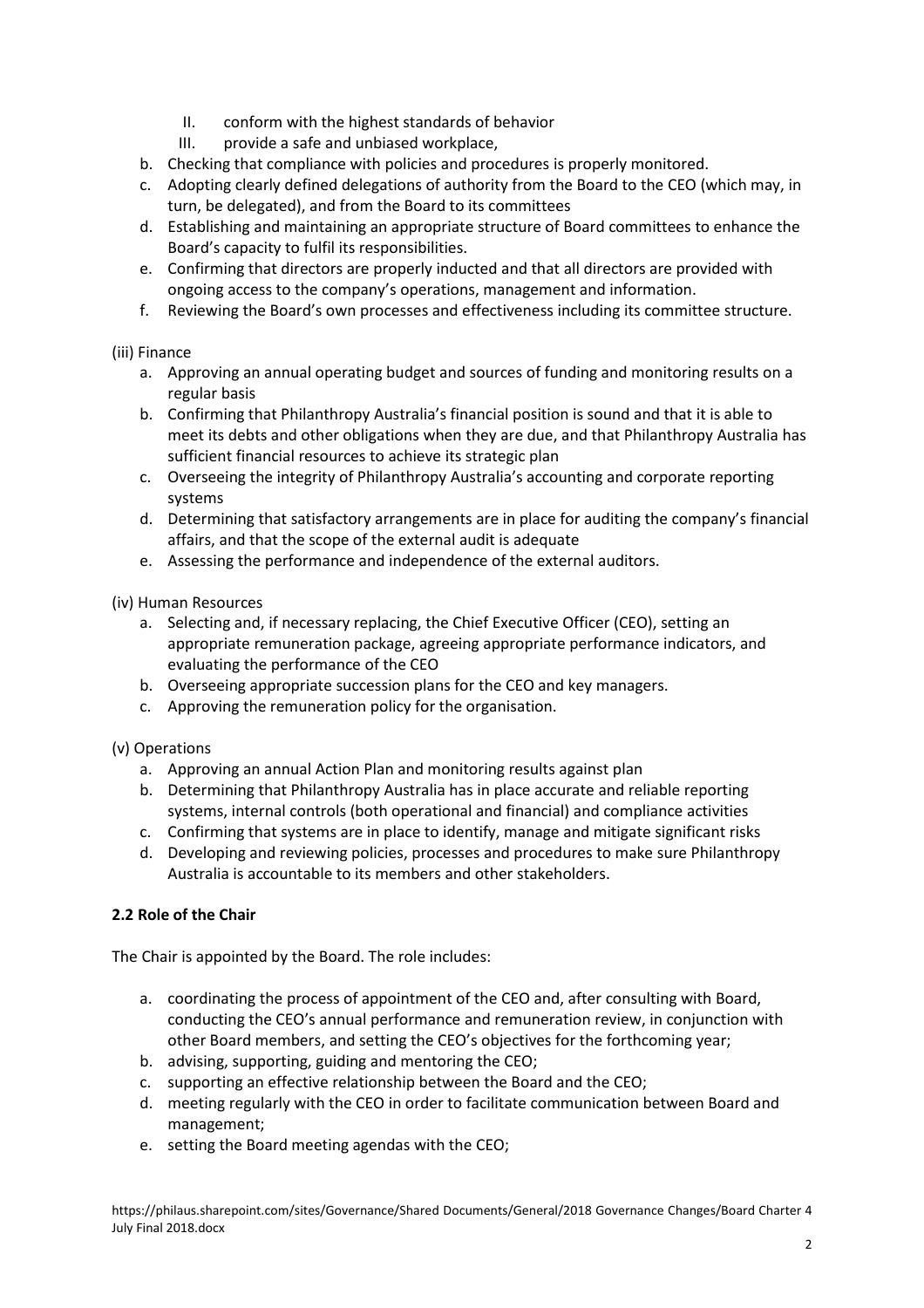- f. leading Board meetings and Governance & Nominations Committee meetings and providing minutes to correctly reflect the meetings;
- g. promoting constructive debate and encourage the frank expressions of views of all directors at Board meetings;
- h. providing leadership and promoting cohesive, effective teamwork within the Board to keep the Board's culture aligned with Philanthropy Australia's mission and goals;
- i. checking that the Board's processes and actions are consistent with the Constitution and policies of Philanthropy Australia, the principles of good governance, the ACNC and applicable laws;
- j. overseeing proper Board delegations, reporting and monitoring systems;
- k. reviewing the composition and effective working of the Board;
- l. preparing a Chair's Statement for the Annual Report;
- m. acting as the Board's spokesperson. (Note: This is different from the role of Philanthropy Australia spokesperson, a task undertaken by the CEO, exceptional circumstances aside);
- n. coordinating the process of Board appointments and succession through the Governance and Nominations Committee;
- o. initiating a review of Board performance every two years or more frequently;
- p. being available and listening to members and notifying the CEO and the Board of any issues raised by members that might warrant discussion or action at Board level or with management.

The Chair may delegate duties and responsibilities of the position, but remains ultimately accountable for the overall role.

#### **2.3 Role of the Secretary**

The Board will appoint a Secretary who is accountable to the Board. The Secretary is responsible for carrying out the administrative functions of the Board, coordinating all Board business and assisting compliance.

The role of the Secretary includes:

- a. preparing, compiling and distributing agendas and Board papers;
- b. maintaining minutes of Board meetings and Board committee meetings and following-up on action items;
- c. maintaining member registers or other registers as required;
- d. communicating with regulatory bodies and fulfilling all statutory, financial and other necessary filing;
- e. checking compliance with legislation and reporting requirements, as applicable; and
- f. undertaking any other roles clearly delegated to the Secretary by the Board.

# **2.4 Role of the CEO**

The CEO leads Philanthropy Australia and is ultimately responsible and accountable to the Board for its operational management.

The CEO has responsibility for:

- a. developing strategic and business plans for approval by the Board
- b. implementing strategic and business plans;
- c. being the public face and spokesperson for Philanthropy Australia;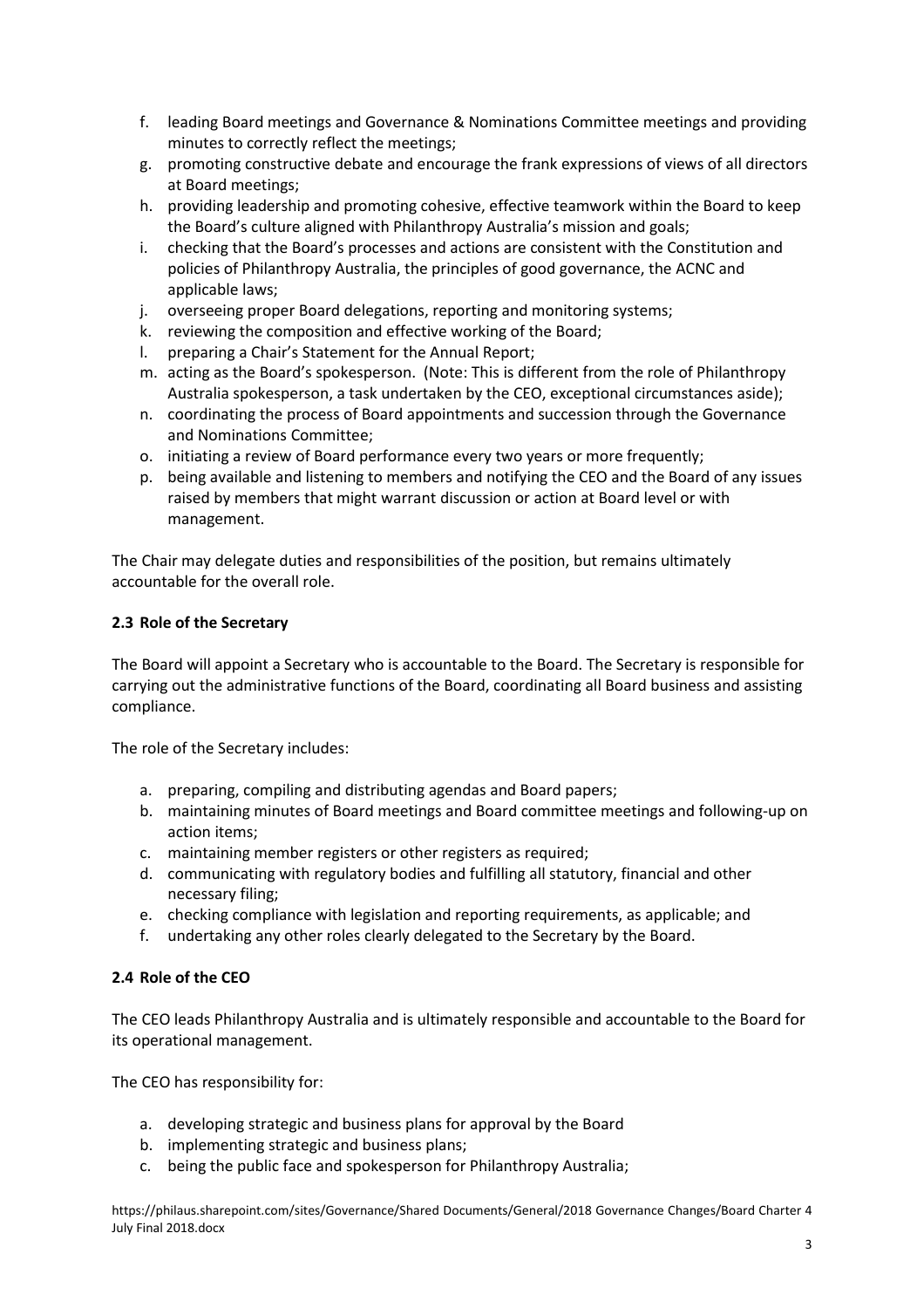- d. maintaining an effective organisation structure that clearly assigns responsibility and reporting relationships;
- e. developing and implementing appropriate risk management strategies;
- f. development of staff capacity, measurement of performance and setting of other staff remuneration levels; and
- g. providing regular and reliable reports to the Board which allow it to monitor performance and management of Philanthropy Australia. In addition, the directors are entitled to request additional information at any time when they consider it appropriate.

The Board may delegate authority to the CEO on financial matters, within specified limits, to facilitate implementation of Philanthropy Australia's objectives.

# **3. Board Processes**

# **3.1 Nomination and Appointment of Directors**

# 3.1.1 Nomination of Directors

As per the Constitution, the Board will go to members of the company with an open call for nominations. Each director must be a member or representative of a member, at the time of appointment or election, and the majority of directors must be Funders or representatives of Funders.

### 3.1.2 Board Composition

Directors should possess a broad range of skills, expertise and experience and come from a diverse range of backgrounds.

The Board is cognisant of the need for diversity, including a balance of age, gender, culture and geography, and has in place a skills, experience and diversity matrix which it will review annually, in conjunction with a Board succession plan.

The Board will publish the skills and diversity matrix on the website and seek nominations for Directors who meet the identified skills and diversity gaps.

Candidates for Board selection will be asked to compete a self-assessment against the identified gaps as part of their candidate statement which will be shared with members prior to the election of directors.

# 3.1.3 Election of Directors

The Board is appointed by the members of the company. The Board, with guidance from the Governance and Nominations Committee, will determine the size of the Board, subject to the terms of Philanthropy Australia's Constitution.

- (i) As part of the annual nomination and election process, in November each year, the Board will:
	- a. confirm the vacant and re-elected positions that are due for election
	- b. review and publish the skills and diversity matrix, highlighting any potential gaps
	- c. appoint the Returning Officer
	- d. advise Members of the vacancies that will exist as at the AGM and publish details of the nomination process.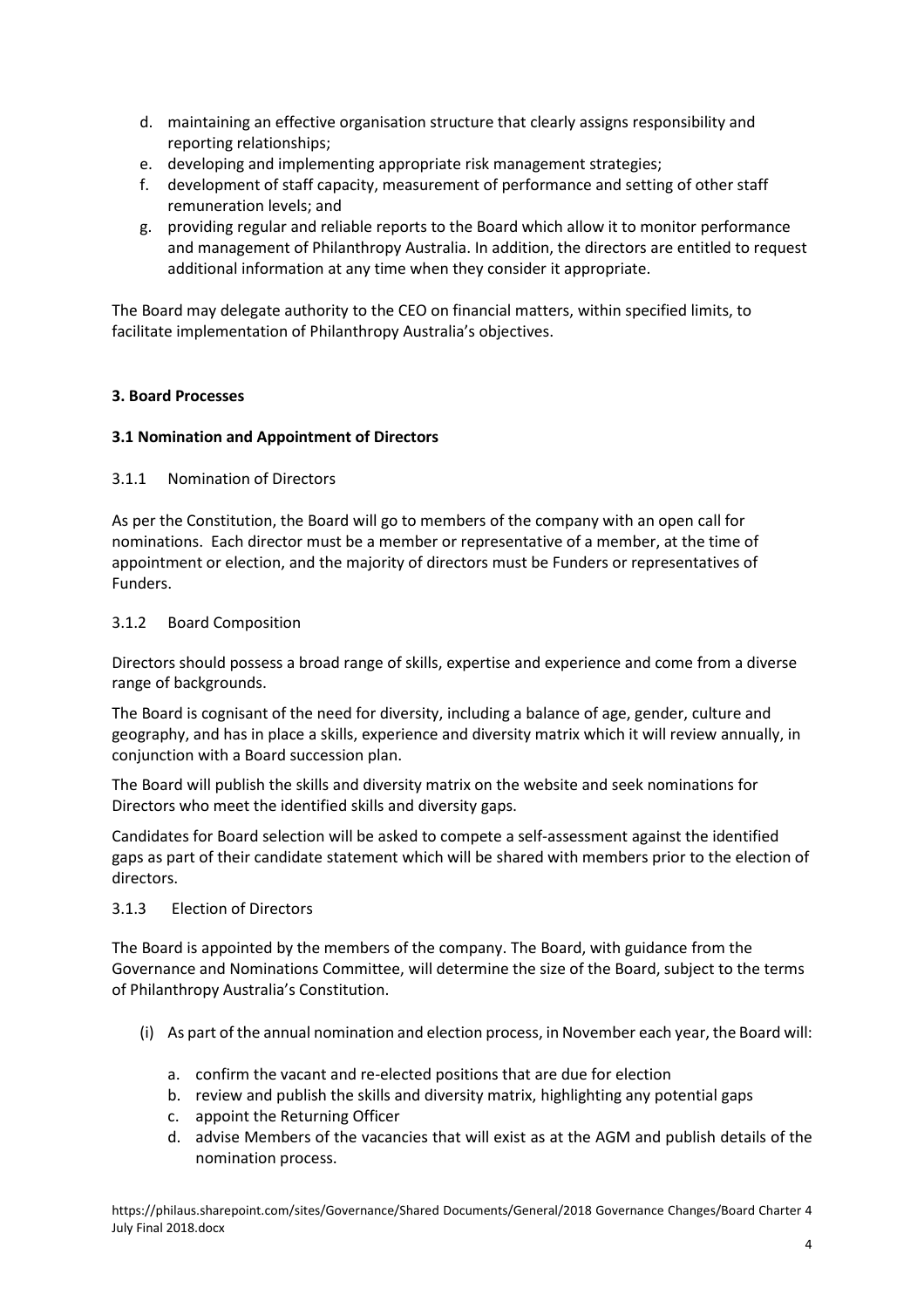- (ii) For the AGM, the Board will:
	- a. call for nominations from members at least 45 days prior to the AGM
	- b. publish the skills and diversity matrix and the candidate nomination statement requirements
	- c. based on the needs highlighted in the matrix, the Board may approach potential candidates to fill vacancies via the nomination process
	- d. nominations received by the Returning Officer by the due date will be duly recorded, and it will be determined if an election is required.

Any Directors appointed to fill a casual vacancy, as per the Constitution, will be subject to member nomination and voting as per the above process.

If an election is required as per the Constitution, a Ballot paper will be sent to all Member Primary Contacts. The Ballot paper will contain the names of all nominations received, listed in alphabetical order, with the relevant candidate nomination statement and information.

A member votes by placing a number of ticks against the names of their preferred nominations where the number of ticks equals the number of vacancies.

The Ballot paper is to be returned to the Returning Officer by the due date – allowing a minimum of 14 days for members to cast their vote and a closing date of at least 2 working days prior to the AGM.

The outcome of the Election process is announced by the Returning Officer at the AGM.

# **3.2 Board Committees**

In accordance with the Constitution, the directors may delegate any of their powers to one or more committees, but the Board ultimately remains accountable.

A committee must exercise its delegated powers in accordance with any directions given by the Board. The following are standing committees:

- Governance and Nominations Committee
- Audit, Risk and Compliance Committee
- Policy and Research Committee.

#### **3.3 Seeking professional advice**

Directors have the right to seek paid professional advice, subject to the approval of the Chair.

#### **3.4 Accountability to members and the public**

Transparency and accountability to members and to the public is consistent with maintaining good governance and effective operations and advances the purposes of Philanthropy Australia.

(i) Members

The members of Philanthropy Australia are those admitted to membership in accordance with the Constitution. Philanthropy Australia is committed to encouraging people with an active interest in

https://philaus.sharepoint.com/sites/Governance/Shared Documents/General/2018 Governance Changes/Board Charter 4 July Final 2018.docx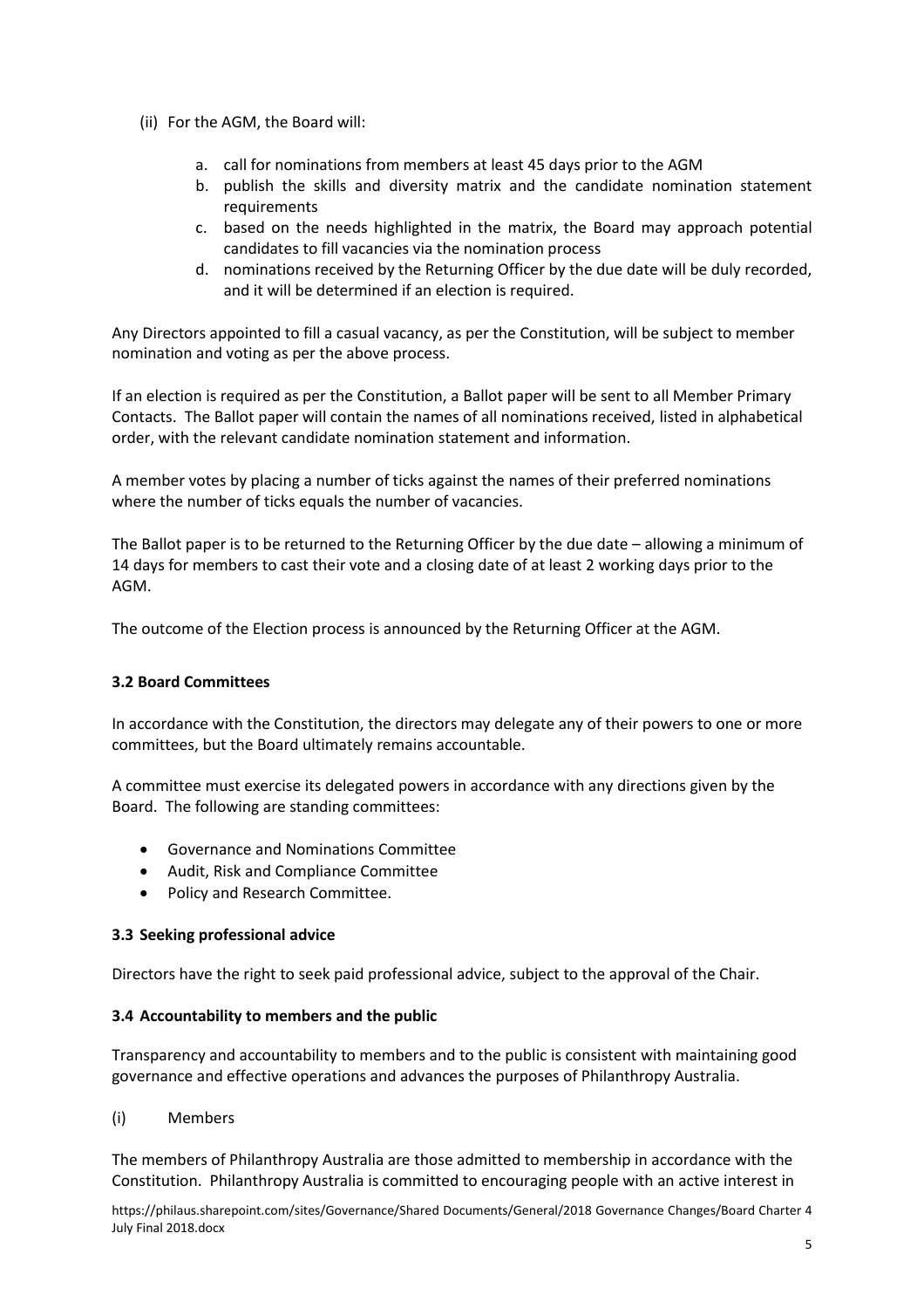philanthropy to join Philanthropy Australia and supports its members in their philanthropic activities.

In order to maintain this ongoing commitment to members, the Board will review and discuss from time to time:

- a. Management's policies and initiatives for attracting new members and remaining relevant to existing members;
- b. Any changes management considers should be made to the criteria for membership in any category; and
- c. Member feedback and level of satisfaction.

The Board is accountable to members through being transparent

- a. on financial matters by posting the annual accounts on the Philanthropy Australia website;
- b. on activities by reporting on the activities on the Philanthropy Australia through the website and in the annual report; and
- c. on Board composition and the nomination and election or appointment process to members in the Constitution, the newsletter and via email;
- (ii) The public

Philanthropy Australia will maintain a reasonable public profile to promote public awareness, consistent with its purposes. The Board will also provide the following documents to the public:

- Constitution (including purposes);
- annual report;
- annual financial statements.

#### **4. Board Effectiveness**

#### **4.1 Commitment of Directors**

In addition to the legal directors' duties and obligations, Philanthropy Australia directors are expected to act responsibly and diligently to:

- **a.** make decisions in the interests of Philanthropy Australia as a whole and not only in the interests of a particular stakeholder group;
- b. adhere to all policies of Philanthropy Australia;
- c. use all reasonable endeavors to attend every Board meeting, and participate in any induction and Board programs and all training arranged for them;
- d. participate in the activities of Philanthropy Australia and willingly act as an ambassador for Philanthropy Australia and an adviser to management where and if requested and appropriate;
- e. be well informed on all matters relevant to effective conduct of the role of director of Philanthropy Australia, including but not limited to: the strategic and business plans, the company's activities, finances and financial management procedures, and all matters to be discussed by the Board;
- f. treat all Board meetings and Board discussions as confidential and not share Board papers or Board discussions outside of the Board, without the Board's permission;
- g. immediately raise any concerns with the Chair of the Board on any matter, including any behaviours that may be inconsistent with the purposes of Philanthropy Australia, the Charter, any duties of the directors or any policy;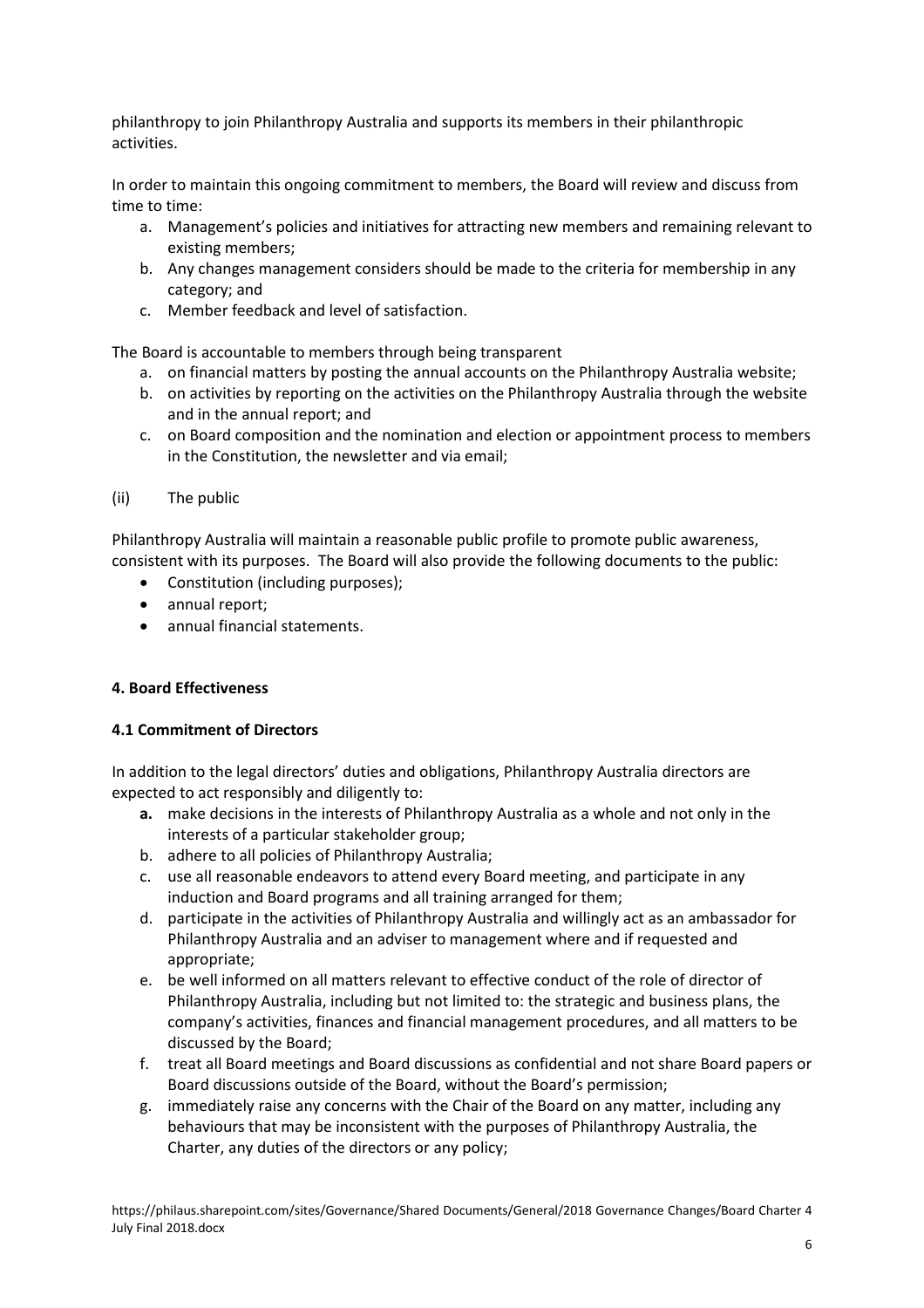- h. always act in a manner which promotes the public reputation and integrity of Philanthropy Australia; and
- i. take all reasonable steps to avoid an actual, potential or perceived conflict of interest with Philanthropy Australia.

### **4.2 Board Review**

The Board will annually consider the following to enable effective Board operations and function:

- a. the size and composition of the Board;
- b. the Board succession plan;
- c. the necessary and desirable competencies and skills of the directors;
- d. the number and type of Board committees, their size and composition;
- e. any amendments required to this Board Charter.

Board is committed to evaluating and improving its own performance. The Chair will seek the views of individual directors on Board's performance, the performance of directors and of Board committees. The Chair will present the findings to the Board with a view to determining what action, if any, would improve Board performance.

If the Chair has reasonable grounds for believing that a director is not meeting the expectations of Board and so should tender his/her resignation, the Chair may refer the matter to the Governance and Nominations Committee for review. If that director is a member of the Governance and Nominations Committee, the Chair will co-opt another director to participate in the review in place of the director who is the subject of the review.

If a director is charged with a criminal offence, the Chair may request that the director take a leave of absence until the matter is resolved.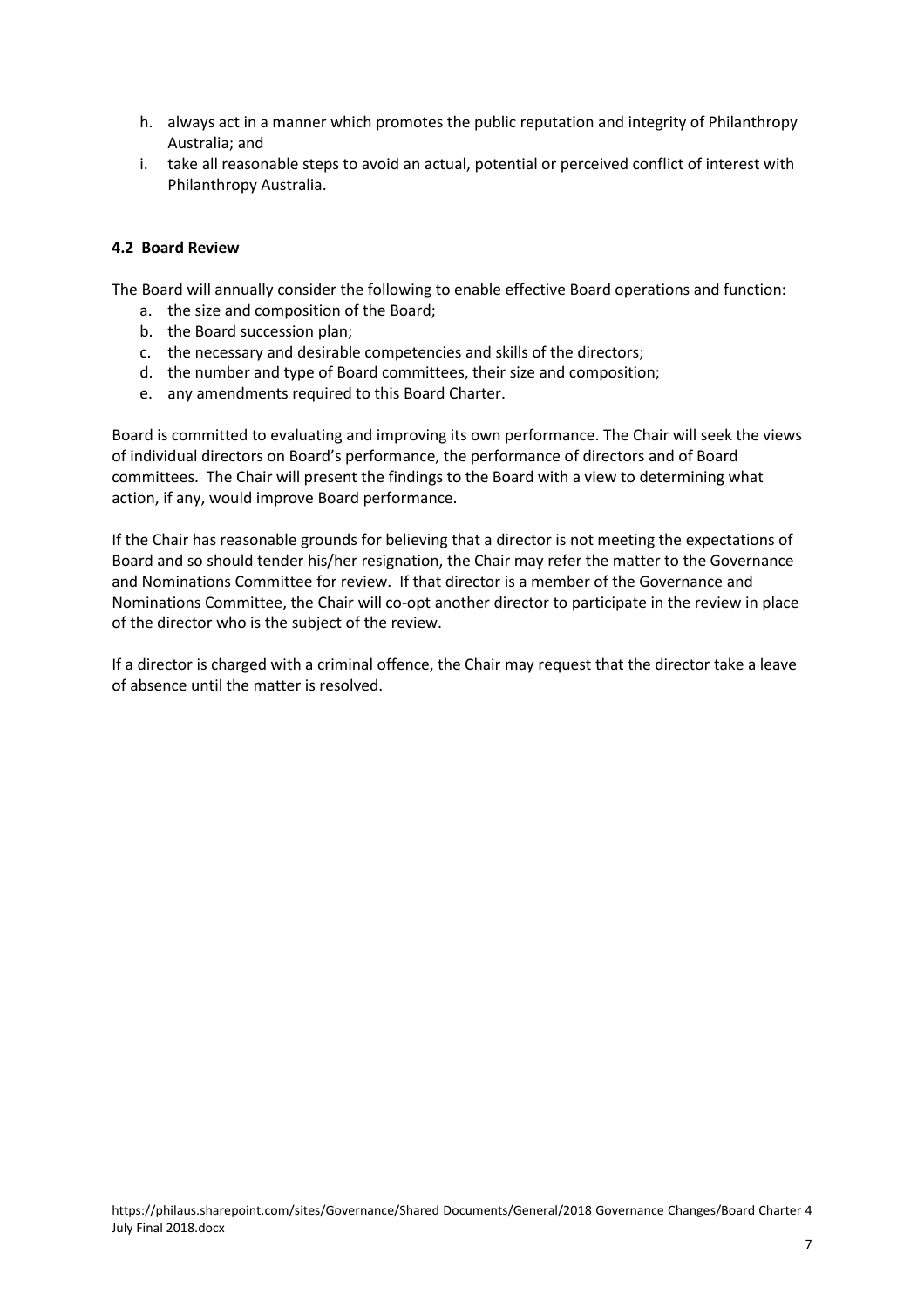### **ATTACHMENT 1**

#### **Conflict of interest – code of conduct**

This protocol should be read in conjunction with clause 12.5 of the Constitution. In the event of a contradiction between this protocol and the Constitution, the Constitution will prevail.

#### **Standards**

Philanthropy Australia wishes to adopt a high standard of conduct to so that all perceived, actual and potential conflicts of interest are disclosed. This will avoid not only real conflicts of interest affecting the responsible decision making of the Board but also avoid any perception of conflicts of interest in relation to the decision making.

What is a conflict of interest for this policy?

A conflict of interest exists where loyalties of directors are divided. If a Board member's interests or other duties may affect his or her decision making or may be seen to possibly affect his or her decision making as a director of Philanthropy Australia, or may be affected by a decision of Philanthropy Australia, then this interest is covered in this code of conduct.

Conflicts of interest cover any real or sensible conflicts the directors may have with other duties owed, such as being a Board or director or trustee of another company or trust, and conflicts with a personal interest, such as the interests of an associate or relative. For example, offering services to Philanthropy Australia of a business with which the director or their family member is involved. A director can have a potential conflict of interest if any decision they make as a director may provide an improper gain or benefit to themselves or an associate, including through the means of discouraging others.

The conflicting interest may arise as a result of the Board member's employment, consultancy or personal interests, often, but not limited to, financial investment.

The issue normally arises only in relation to pecuniary interest but it does extend to all influences, loyalties, interest or duties which may affect or be seen as likely to affect the director in his or her decision making for Philanthropy Australia.

#### **What must a director do?**

• Disclosure

Directors must disclose to the Board, through the Secretary their employment, their connection to any stakeholder group and other directorships, as well as any actual potential or perceived conflict of interest.

The Secretary will keep a list of disclosures to be provided to any director on request and to new directors for their information.

Directors must disclose any actual, potential or perceived conflicts of interest to the Chair prior to a Board meeting where the conflict may be relevant or to the directors at a Board meeting prior to discussions.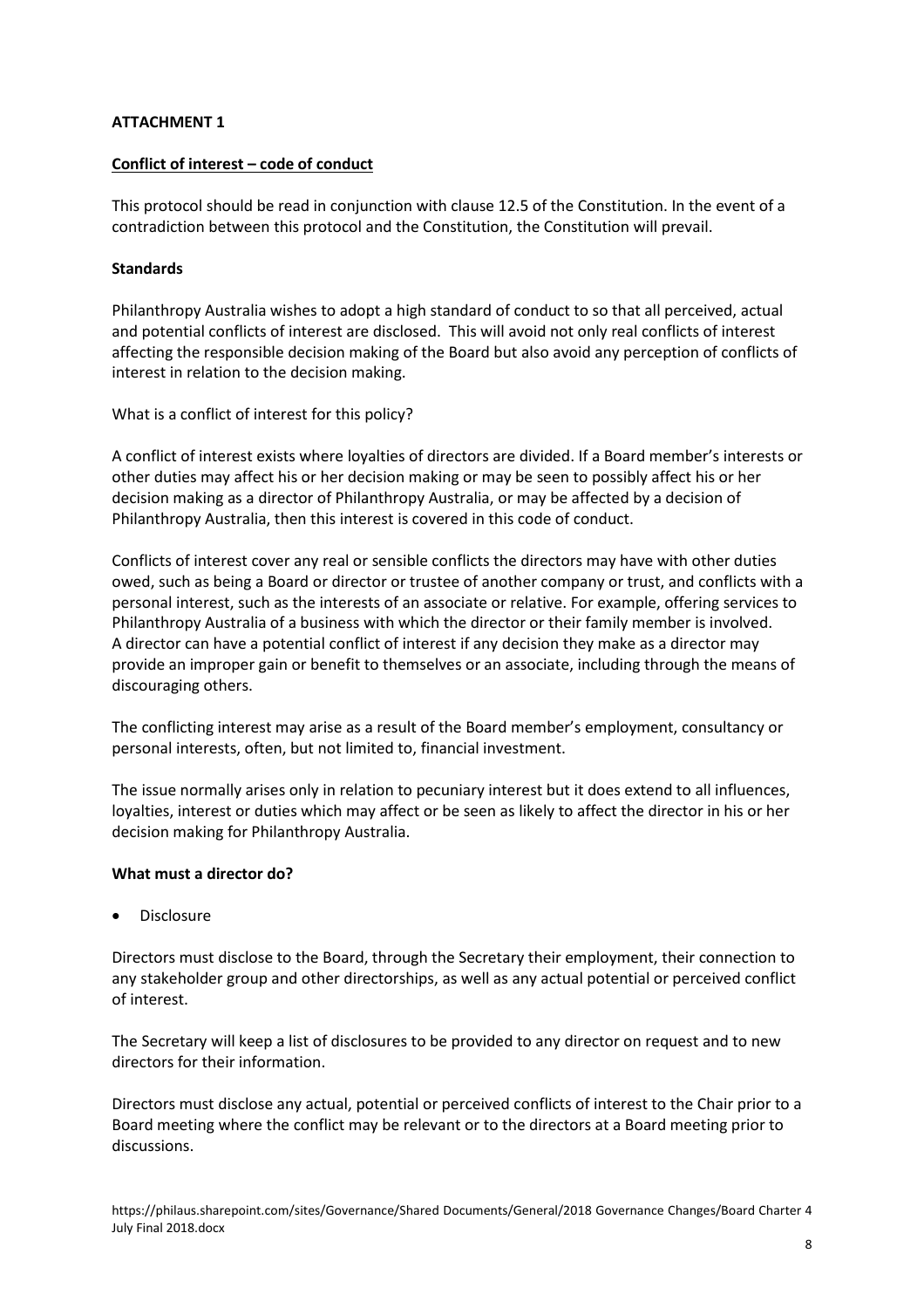Directors must communicate any change in circumstances relevant to the disclosure of interest to the Chair, Secretary or all directors at a Board meeting.

If the director wishes to keep the matter giving rise to the possible conflict confidential, he or she may just advise directors that he or she has a conflict with the matter under discussion and that the protocol will apply.

**Protocol** 

If there is a conflict of interest, or the directors or Chair have decided there is sufficient potential for a perceived or actual material conflict to arise so as to apply the protocol, then the Board member:

- o will not receive the papers on the matter, but will be advised that certain papers have been excluded
- $\circ$  cannot be present (by phone or in person) when the matter is considered unless permitted by law and the other directors resolve that the director in question can stay; and
- o cannot vote on the matter.
- Open discussion

When any matter is being discussed at Board level, any director may query another director as to whether they consider they have a possible conflict of interest with the matter under discussion. This matter should then be discussed and considered by the Board and if the Board (other than the director who is being queried) considers that there may be a possibility of a perceived or actual material conflict of interest, then disclosure must be made and the protocol must apply.

If a director is uncertain as to whether he or she has or may have a perceived or actual material conflict of interest, he or she must disclose this at the Board meeting discussing the matter or with the Chair.

**Records** 

Any discussions, disclosures, resolutions and the application of the protocol relating to a conflict of interest should be recorded in the Board minutes.

• Confidentiality

Directors must remember that Board papers and matters discussed at Board meetings are confidential as each director has a duty to maintain the confidentiality of information he or she learns by virtue of his or her position as Board member.

If there is a need or desire by a director to disclose or report on resolutions or matters discussed at Board meetings, or information gained as a result of the being a Board member, to third parties, then the disclosure or reporting can only be made with the consent of the directors at the meeting or by the Chair.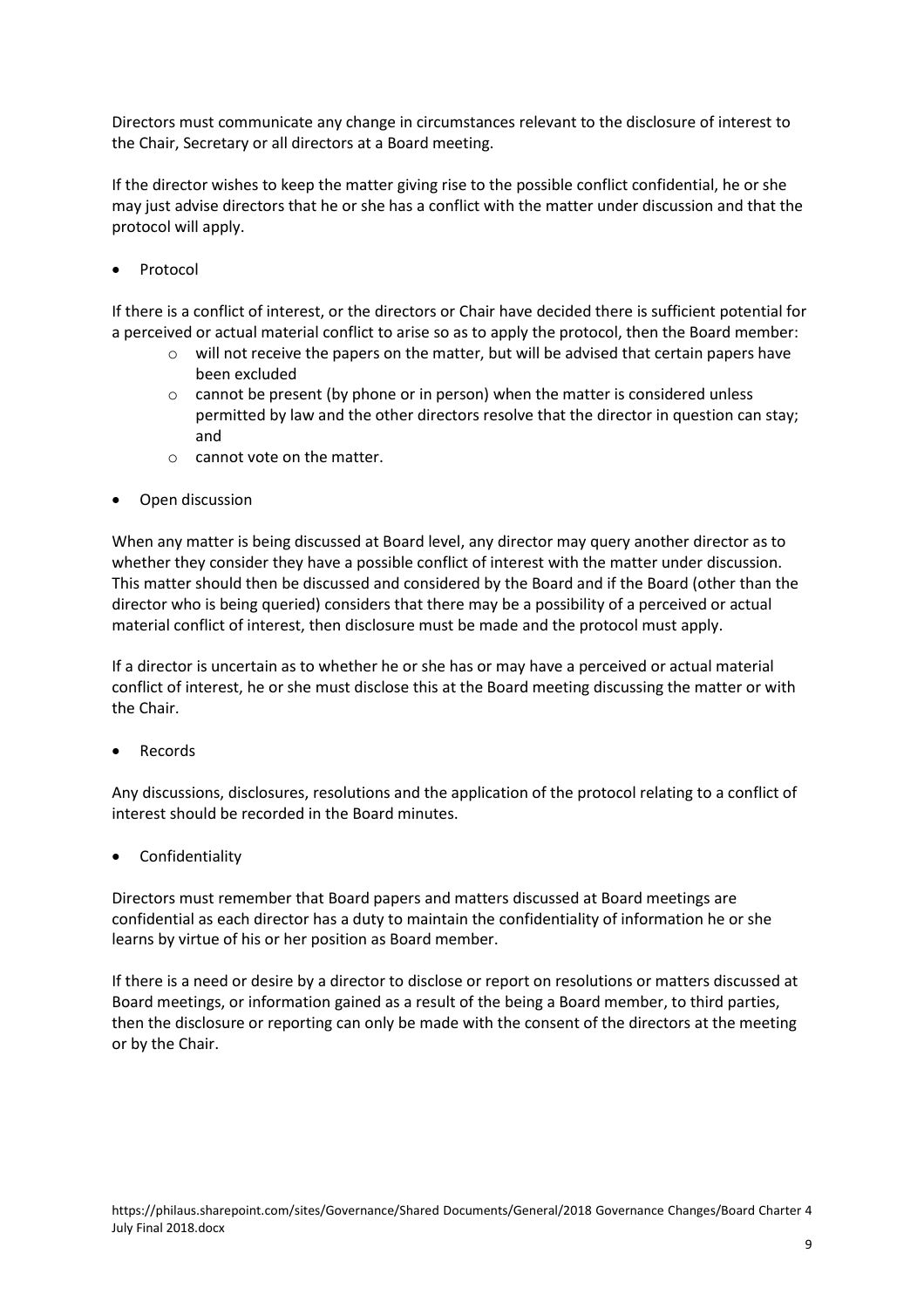# • Chair's role

The Chair will be available to discuss with any director the application of this procedure to particular circumstances and provide guidance as to whether he or she should be making a disclosure or whether the protocol should apply.

The Chair shall also seek to remind the directors from time to time of their obligations and commitments under this policy and this policy will be given to any new directors.